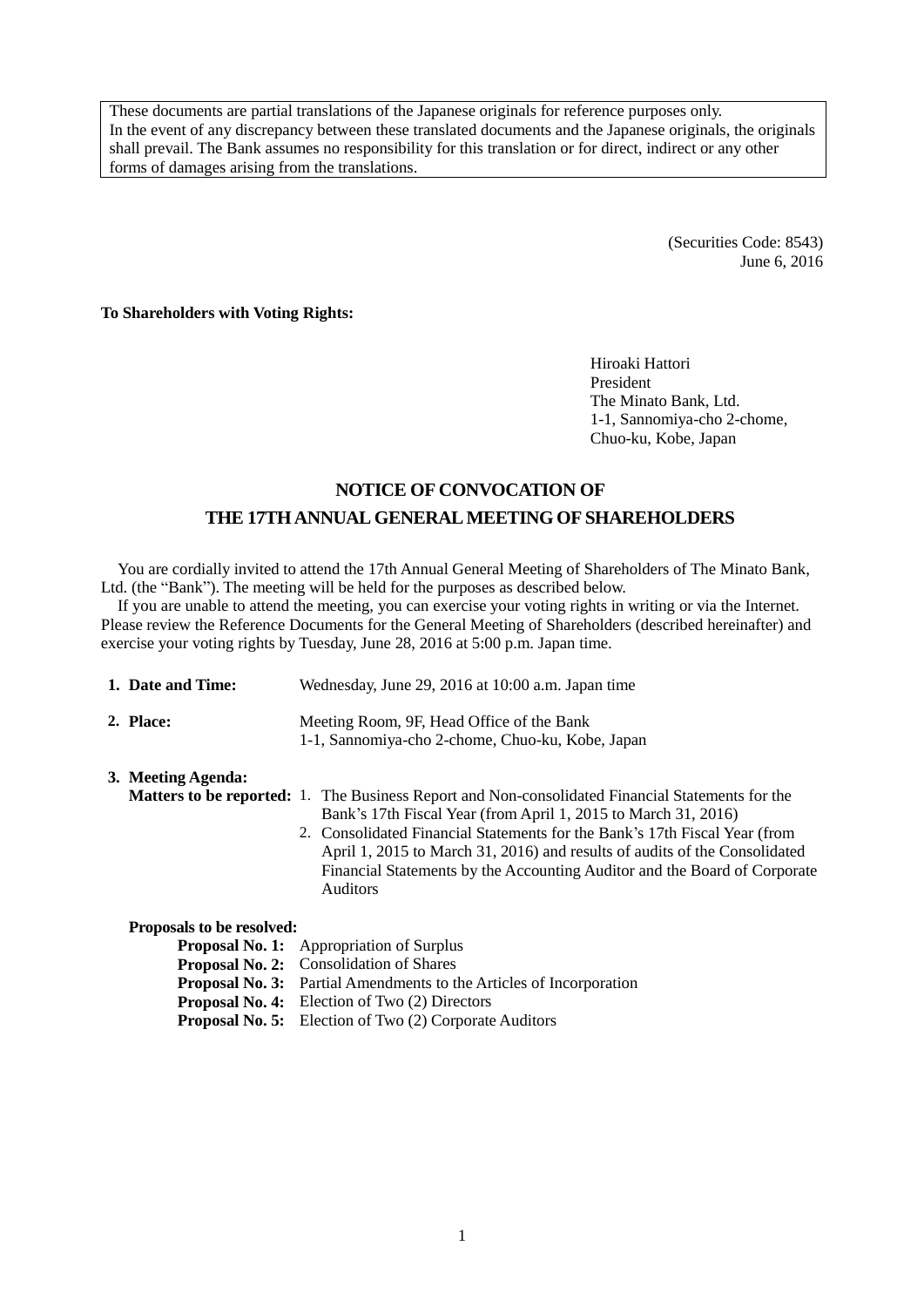# **4. Exercise of Voting Rights:**

(1) Exercise of Voting Rights in Writing (Mail)

Please indicate your vote for or against the proposals on the enclosed Voting Rights Exercise Form and return it so that it may be received by Tuesday, June 28, 2016 at 5:00 p.m. Japan time.

(2) Exercise of Voting Rights via the Internet Please exercise your voting rights via the Internet by Tuesday, June 28, 2016 at 5:00 p.m. Japan time.

End

◎ When attending the meeting, please submit the enclosed Voting Rights Exercise Form at the reception desk. Additionally, to conserve resources, please bring this Notice of Convocation with you.

- ◎ Of the documents required to be attached to this Notice of Convocation, the following items are posted on the Bank's website (http://www.minatobk.co.jp) and are therefore not included with this document, pursuant to laws and regulations and Article 24 of the Articles of Incorporation.
	- (1) Notes to Non-consolidated Financial Statements
	- (2) Notes to Consolidated Financial Statements

Furthermore, the Non-consolidated Financial Statements and the Consolidated Financial Statements shown in the attached documents of this Notice of Convocation are a subset of the Non-consolidated Financial Statements and Consolidated Financial Statements audited by the Accounting Auditor during preparation of the Audit Report.

◎ In the event that revisions to the Reference Documents for the General Meeting of Shareholders, the Business Report, the Non-consolidated Financial Statements or the Consolidated Financial Statements are required, the revised items will be posted on the Bank's website (http://www.minatobk.co.jp).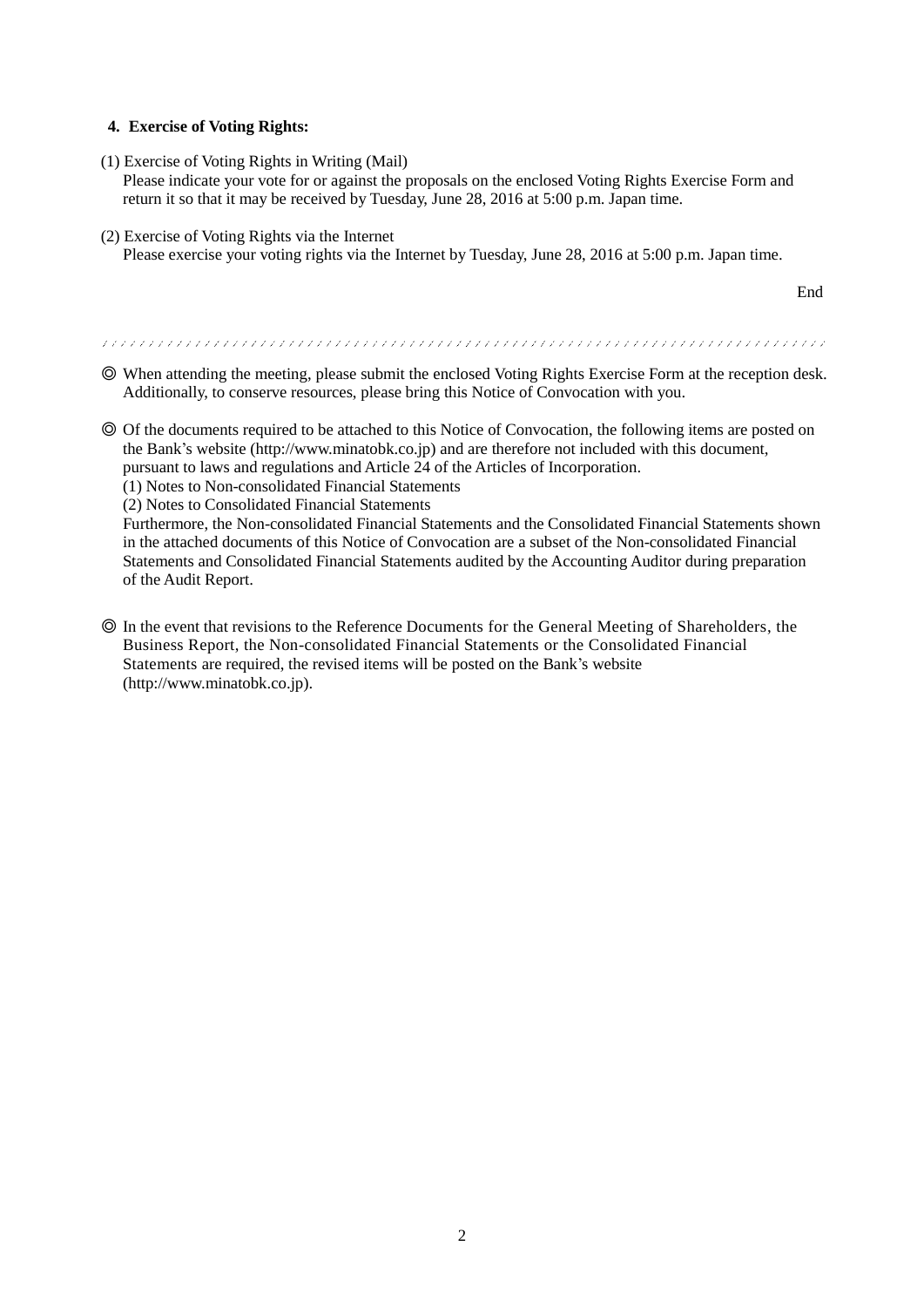# **Reference Documents for the General Meeting of Shareholders**

# **Proposals and References**

#### **Proposal No. 1:** Appropriation of Surplus

In view of the public nature of banks, the Bank holds as its basic policy to expand its management fundamentals, aim to enrich its internal reserves, and implement stable dividends. Under this policy, appropriation of surplus for the fiscal year under review is proposed as follows.

- Matters concerning year-end dividends
- (1) Matters concerning the allotment of dividend property to shareholders and the total amount 5 yen per share of common stock, for a total of 2,051,564,090 yen
- (2) Effective date of distribution of surplus June 30, 2016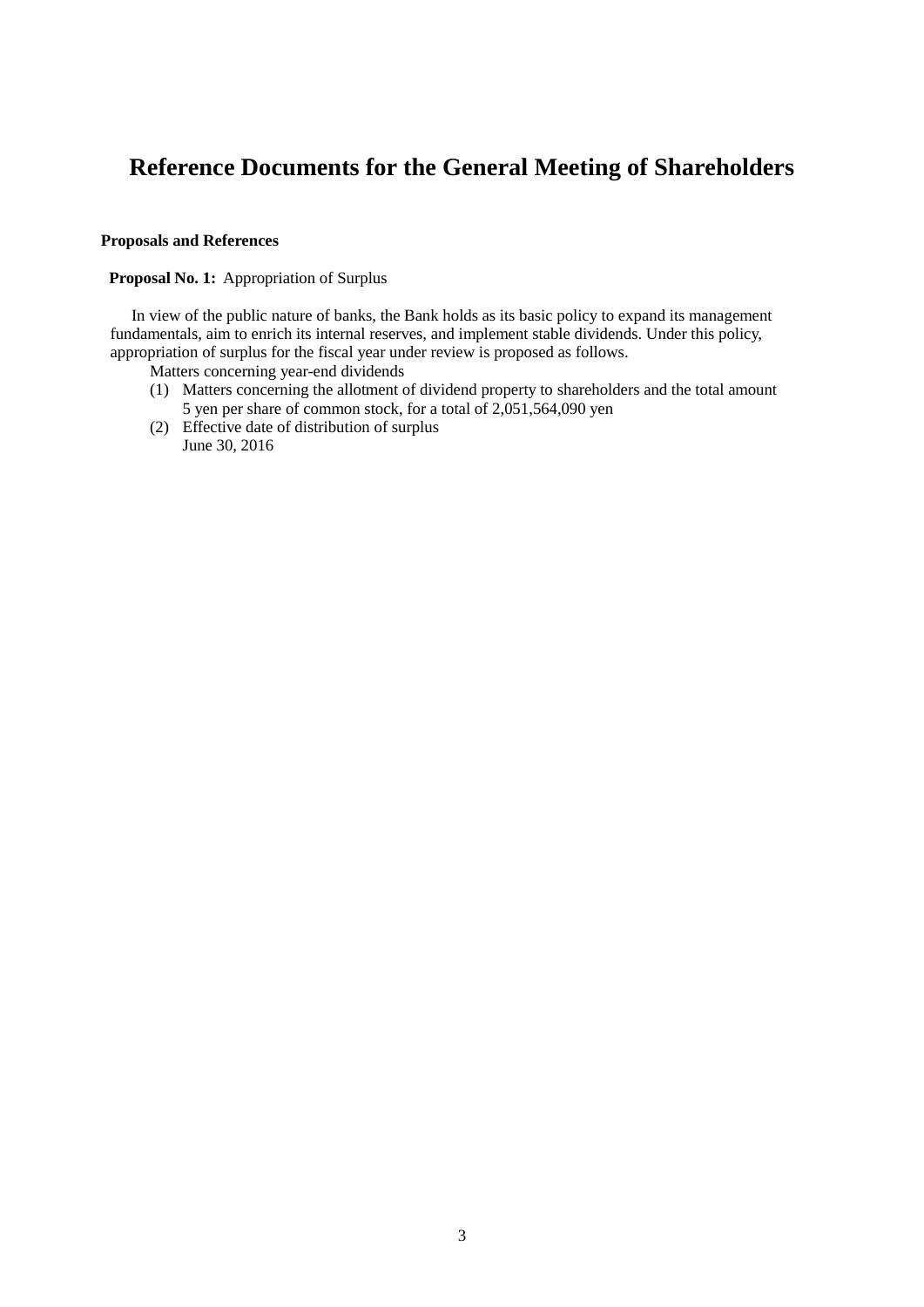## **Proposal No. 2:** Consolidation of Shares

1. Reasons for consolidation of shares

Japanese stock exchanges have announced the "Action Plan for Consolidating Trading Units," aiming to make the unit for purchase and sale (trading unit) for all domestic companies listed on Japanese stock exchanges to 100 shares of common stock.

As a company listed on the Tokyo Stock Exchange, the Bank shall respect this intention and change the number of shares constituting one trading unit of stock from 1,000 shares to 100 shares, while with the intent of making the post-consolidation share price in line with an investment unit seen as a desirable level by the stock exchanges (50,000 yen or more, less than 500,000 yen).

- 2. Content of consolidation of shares
	- (1) Type of stock to be consolidated Common stock
	- (2) Ratio of consolidation

For common stock, the consolidation will be at a rate of ten shares for every one share. Additionally, if fractional shares of less than one share arise as a result of the consolidation of shares, such shares shall be subject to a bulk sale in accordance with the provisions of Article 235, Paragraph 1 of the Companies Act, and the proceeds shall be distributed to the target shareholders in proportion to their respective shareholdings.

- (3) Effective date of consolidation of shares October 1, 2016
- (4) Total number of authorized shares as of the effective date of consolidation of shares 100,000,000 shares

In line with the ratio of consolidation of shares, the Bank will reduce the number of shares from the current 1,000,000,000 shares to 100,000,000 shares.

3. Other

The consolidation of shares in this Proposal is contingent upon the approval of Proposal No. 3: "Partial Amendments to the Articles of Incorporation."

Additionally, any other procedure issues that may need to be addressed shall be entrusted to the Board of Directors.

(Note) Due to the consolidation of shares, the number of shares of the Bank held will be reduced to 1/10 of the amount held prior to the consolidation, but as there will be no change before and after the consolidation to the assets, capital, etc., of the Bank, net assets per share will increase by a factor of 10, and excluding other factors such as variation in the stock market, the asset value of shares of the Bank held by shareholders will not change.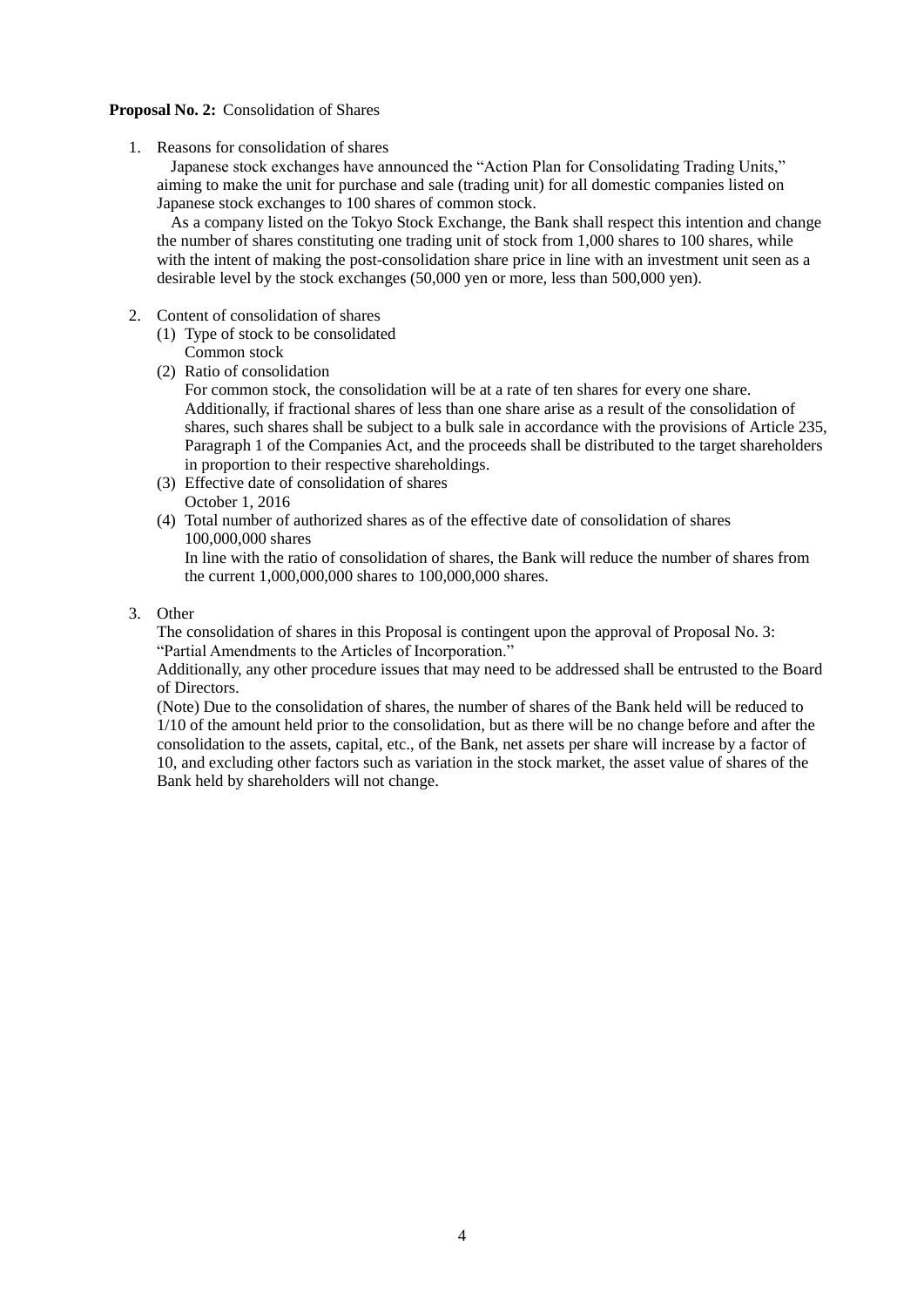#### **Proposal No. 3:** Partial Amendments to the Articles of Incorporation

1. Reason for the proposal

With respect to Article 6 (Total number of authorized shares) and Article 8 (Number of shares constituting one trading unit) of the current Articles of Incorporation, while reducing the total number of authorized shares in line with the ratio of consolidation of shares, the number of shares constituting one trading unit shall be revised from 1,000 shares to 100 shares.

Additionally, with respect to Article 14 (Preferred dividends) and Article 16 (Distribution of residual assets), although the Bank has not issued preferred shares at this time, in line with the consolidation of shares, the Bank shall make revision to place it on the same level as the regulations in the current Articles of Incorporation.

Furthermore, these partial amendments to the Articles of Incorporation are contingent upon the approval of Proposal No. 2 "Consolidation of Shares" and the consolidation of common shares in said proposal taking effect, and will take effect on October 1, 2016.

2. Content of the amendments

The content of the amendments is as follows:

(Underlines indicate changed sections.)

| Current Articles of Incorporation                | <b>Proposed Amendments</b>                       |  |  |
|--------------------------------------------------|--------------------------------------------------|--|--|
| <b>CHAPTER II</b>                                | <b>CHAPTER II</b>                                |  |  |
| <b>STOCK</b>                                     | <b>STOCK</b>                                     |  |  |
| (Total number of authorized shares)              | (Total number of authorized shares)              |  |  |
| The total number of authorized shares of the     | The total number of authorized shares of the     |  |  |
| Article 6                                        | Article 6                                        |  |  |
| Bank shall be $1,000,000,000$ shares, and the    | Bank shall be 100,000,000 shares, and the        |  |  |
| total number of authorized shares of             | total number of authorized shares of             |  |  |
| preferred stock shall be 100,000,000 shares.     | preferred stock shall be 10,000,000 shares.      |  |  |
| (Number of shares constituting one trading unit) | (Number of shares constituting one trading unit) |  |  |
| The number of shares of the Bank                 | Article 8                                        |  |  |
| Article 8                                        | The number of shares of the Bank                 |  |  |
| constituting one trading unit shall be $1,000$   | constituting one trading unit shall be 100       |  |  |
| shares for all share types.                      | shares for all share types.                      |  |  |
| (Preferred dividends)                            | (Preferred dividends)                            |  |  |
| Article 14                                       | Article 14                                       |  |  |
| Ahead of shareholders holding common             | Ahead of shareholders holding common             |  |  |
| stock (hereinafter the "Common                   | stock (hereinafter the "Common                   |  |  |
| Shareholders"), or registered pledgees of        | Shareholders"), or registered pledgees of        |  |  |
| common stock (hereinafter the "Registered        | common stock (hereinafter the "Registered        |  |  |
| Common Stock Pledgees") recorded or              | Common Stock Pledgees") recorded or              |  |  |
| registered in the final shareholder registry on  | registered in the final shareholder registry on  |  |  |
| March 31 of every year, the Bank will            | March 31 of every year, the Bank will            |  |  |
| distribute surplus of an amount defined by       | distribute surplus of an amount defined by       |  |  |
| resolution of the Board of Directors             | resolution of the Board of Directors             |  |  |
| (hereinafter the "Preferred Dividends") to       | (hereinafter the "Preferred Dividends") to       |  |  |
| shareholders holding preferred shares            | shareholders holding preferred shares            |  |  |
| (hereinafter the "Preferred Shareholders") or    | (hereinafter the "Preferred Shareholders") or    |  |  |
| registered pledgees of preferred shares          | registered pledgees of preferred shares          |  |  |
| (hereinafter the "Registered Preferred Stock     | (hereinafter the "Registered Preferred Stock     |  |  |
| Pledgees") recorded or registered in the final   | Pledgees") recorded or registered in the final   |  |  |
| shareholder registry on the same date, with a    | shareholder registry on the same date, with a    |  |  |
| maximum of 45 yen per share of preferred         | maximum of 450 yen per share of preferred        |  |  |
| stock. However, if during said fiscal year that  | stock. However, if during said fiscal year that  |  |  |
| ends on March 31, Preferred Interim              | ends on March 31, Preferred Interim              |  |  |
| Dividends as defined in Article 15 are paid,     | Dividends as defined in Article 15 are paid,     |  |  |
| the amount shall have said Preferred Interim     | the amount shall have said Preferred Interim     |  |  |
| Dividends deducted.                              | Dividends deducted.                              |  |  |
| 2.                                               | 2.                                               |  |  |
| (Omitted)                                        | (Unchanged)                                      |  |  |
| 3.                                               | 3.                                               |  |  |
| (Omitted)                                        | (Unchanged)                                      |  |  |
| (Distribution of residual assets)                | (Distribution of residual assets)                |  |  |
| When distributing residual assets of the         | When distributing residual assets of the         |  |  |
| Article 16                                       | Article 16                                       |  |  |
| Bank, ahead of Common Shareholders or            | Bank, ahead of Common Shareholders or            |  |  |
| Registered Common Stock Pledgees, the            | Registered Common Stock Pledgees, the            |  |  |
| Bank shall pay 600 yen per share of              | Bank shall pay 6,000 yen per share of            |  |  |
| preferred stock to Preferred Shareholders.       | preferred stock to Preferred Shareholders.       |  |  |
| 2.                                               | 2.                                               |  |  |
| (Omitted)                                        | (Unchanged)                                      |  |  |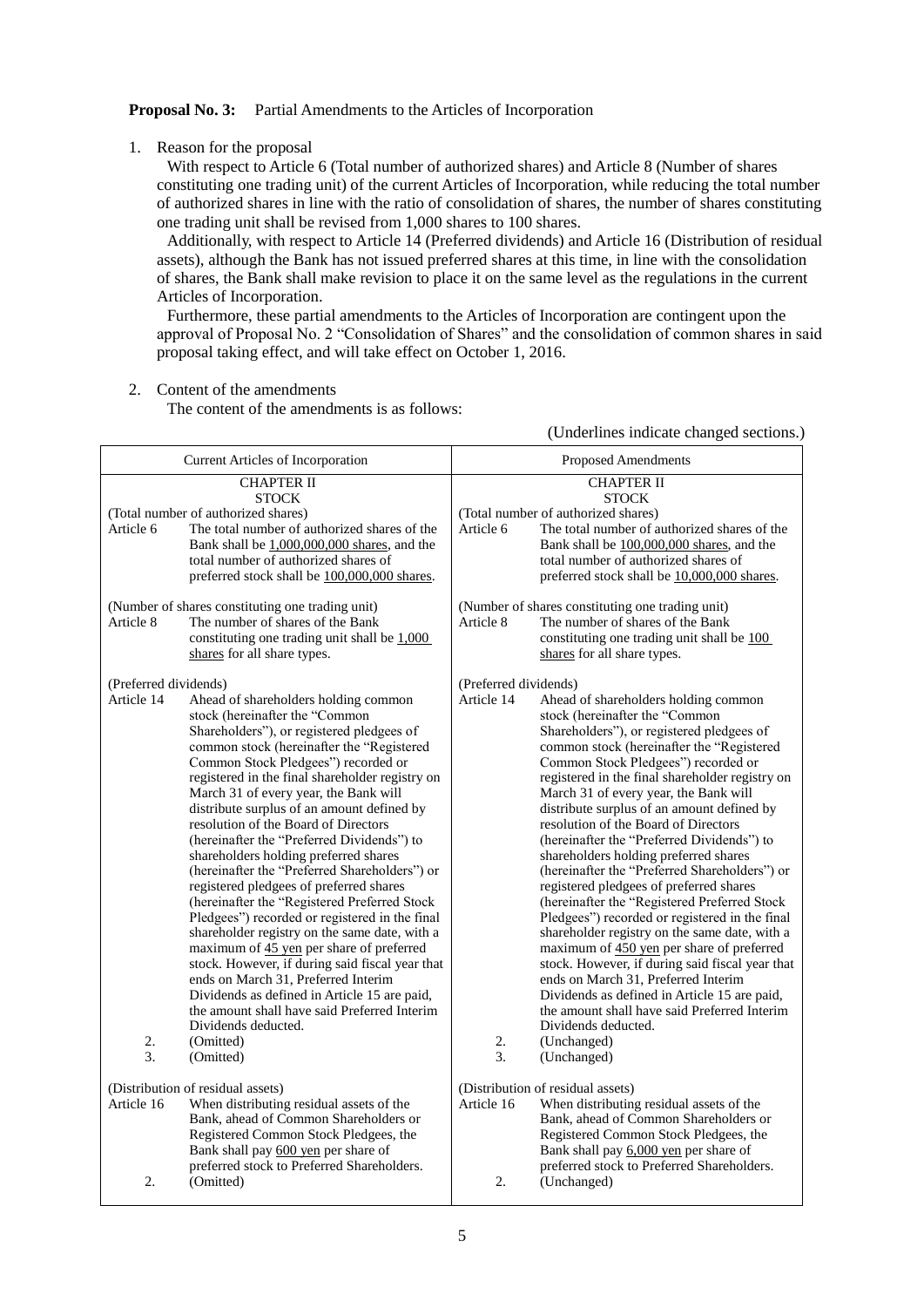#### **Proposal No. 4:** Election of Two (2) Directors

The terms of office of two (2) Directors: Messrs. Shinya Kimura and Tomohiko Kondo will expire at the conclusion of this Annual General Meeting of Shareholders. Accordingly, the election of two (2) Directors is proposed.

The candidates are as follows:

|                | Name                             |                                                                        |      |                                                                                                | Number of     |
|----------------|----------------------------------|------------------------------------------------------------------------|------|------------------------------------------------------------------------------------------------|---------------|
| No.            | (Date of birth)                  |                                                                        |      | Past experience, positions, responsibilities,<br>and significant concurrent positions          | shares of the |
|                |                                  |                                                                        |      |                                                                                                | Bank held     |
|                | Shinya Kimura<br>(Mar. 18, 1958) | Apr.                                                                   |      | 1980 Joined Taiyo Kobe Bank Limited                                                            |               |
|                |                                  | Jan.                                                                   |      | 2005 General Manager, Hiratsuka Branch, Sumitomo Mitsui                                        | 25,000        |
|                |                                  |                                                                        |      | <b>Banking Corporation</b>                                                                     |               |
|                |                                  | Apr.                                                                   |      | 2008 Deputy Director-General, Financial Markets Department,<br>the Bank                        |               |
|                |                                  | Apr.                                                                   |      | 2009 General Manager, Financial Markets Department                                             |               |
|                |                                  | Apr.                                                                   |      | 2010 Executive Officer and General Manager, Financial Markets                                  |               |
|                |                                  |                                                                        |      | Department                                                                                     |               |
| 1              |                                  | Apr.                                                                   | 2011 | Managing Executive Officer and General Manager,                                                |               |
|                |                                  |                                                                        |      | <b>Financial Markets Department</b>                                                            | shares        |
|                |                                  | Jun.                                                                   | 2012 | Managing Director and Managing Executive Officer,                                              |               |
|                |                                  |                                                                        |      | General Manager, Financial Markets Department                                                  |               |
|                |                                  | Jul.                                                                   |      | 2013 Managing Director and Managing Executive Officer                                          |               |
|                |                                  | Apr.                                                                   | 2015 | Senior Managing Director and Senior Managing Executive                                         |               |
|                |                                  |                                                                        |      | Officer (current position)                                                                     |               |
|                |                                  | (Responsibilities)                                                     |      |                                                                                                |               |
|                |                                  | Financial Markets Department, Securities and International Department, |      |                                                                                                |               |
|                |                                  |                                                                        |      | <b>Operations Administration Department, Operations Department</b>                             |               |
|                | Tomohiko Kondo<br>(Sep. 7, 1958) | Apr.                                                                   |      | 1982 Joined The Hyogo Sogo Bank, Ltd.                                                          |               |
|                |                                  | Oct.                                                                   |      | 2003 General Manager, Konan Branch, the Bank                                                   |               |
|                |                                  | Apr.                                                                   |      | 2006 Deputy Manager, Corporate Solution Business Department                                    |               |
|                |                                  | Apr.                                                                   |      | 2007 General Manager, Operations Planning Department                                           |               |
|                |                                  | Apr.                                                                   |      | 2009 General Manager, Personnel Department                                                     |               |
|                |                                  | Apr.                                                                   |      | 2010 Executive Officer and General Manager, Personnel                                          |               |
|                |                                  |                                                                        |      | Department                                                                                     |               |
|                |                                  | Jun.                                                                   |      | 2011 Executive Officer and General Manager, Planning                                           |               |
| $\overline{2}$ |                                  |                                                                        |      | Department                                                                                     | 42,000        |
|                |                                  | Apr.                                                                   |      | 2012 Managing Executive Officer and General Manager,                                           | shares        |
|                |                                  |                                                                        |      | <b>Planning Department</b>                                                                     |               |
|                |                                  | Jun.                                                                   |      | 2012 Managing Director and Managing Executive Officer,<br>General Manager, Planning Department |               |
|                |                                  | Apr.                                                                   | 2013 | Managing Director and Managing Executive Officer                                               |               |
|                |                                  |                                                                        |      | (current position)                                                                             |               |
|                |                                  | (Responsibilities)                                                     |      |                                                                                                |               |
|                |                                  |                                                                        |      | Legal Compliance Department, Corporate Risk Management Department,                             |               |
|                |                                  | <b>Personnel Department</b>                                            |      |                                                                                                |               |

Notes: 1. No conflict of interest exists between the Bank and the above candidates for Directors.

- 2. Reasons for selection of Mr. Shinya Kimura and Mr. Tomohiko Kondo as candidates for Director Mr. Shinya Kimura served as General Manager at Sumitomo Mitsui Banking Corporation, the Bank's parent company, and subsequent to serving as Executive Officer and General Manager, Financial Markets Department at the Bank, he was appointed Managing Director and Managing Executive Officer in 2012, and has served in the markets division and operations division, etc. As the Bank has judged that he has experience and achievements as Director, high ability and insight, and can contribute to the further development of the Bank, he has again been selected as a candidate for Director.
	- Subsequent to serving as Executive Officer and General Manager, Personnel Department at the Bank, Mr. Tomohiko Kondo was appointed Managing Director and Managing Executive Officer in 2012, and has served in the planning division, legal compliance division, corporate risk management division, and personnel division, etc. As the Bank has judged that he has experience and achievements as Director, high ability and insight, and can contribute to the further development of the Bank, he has again been selected as a candidate for Director.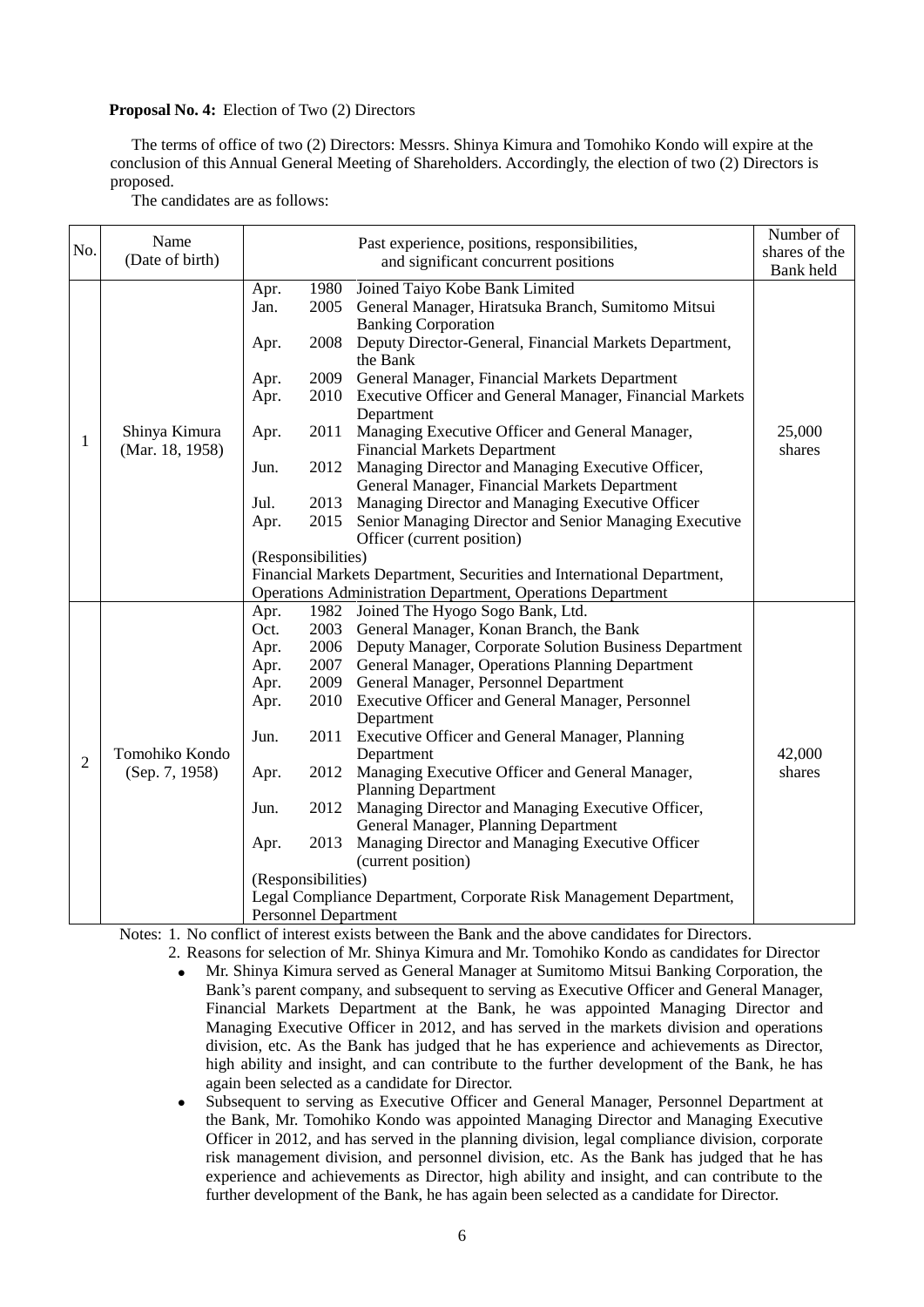#### **Proposal No. 5:** Election of Two (2) Corporate Auditors

The term of office of Corporate Auditor: Mr. Hironori Oasa will expire at the conclusion of this Annual General Meeting of Shareholders, and Mr. Katsuyuki Watanabe will resign at the conclusion of this Annual General Meeting of Shareholders. Accordingly, the election of two (2) Corporate Auditors is proposed. This proposal has received the approval of the Board of Corporate Auditors.

The candidates for Corporate Auditor are as follows:

| No.  | Name<br>(Date of birth)              |                                                                                                                                                      | Past experience, positions,<br>and significant concurrent positions                                                                                                                                                                                                                                                                                                                                                                                                                                                                                                                                                                                                                                                                                                                   | Number of<br>shares of the<br>Bank held |
|------|--------------------------------------|------------------------------------------------------------------------------------------------------------------------------------------------------|---------------------------------------------------------------------------------------------------------------------------------------------------------------------------------------------------------------------------------------------------------------------------------------------------------------------------------------------------------------------------------------------------------------------------------------------------------------------------------------------------------------------------------------------------------------------------------------------------------------------------------------------------------------------------------------------------------------------------------------------------------------------------------------|-----------------------------------------|
| $1*$ | Mitsutoshi Kimura<br>(Mar. 12, 1951) | Apr.<br>1996<br>Apr.<br>Apr.<br>1997<br>Apr.<br>2003<br>Apr.<br>Apr.<br>2004<br>2007<br>Apr.<br>2009<br>Apr.<br>Mar.<br>2011<br>2011<br>Apr.<br>Apr. | 1974 Joined Hyogo Prefectural Government<br>Director of Policy Planning, Office of the Governor<br>Director, Public Relations Division<br>1998 Director, Arts & Culture Division<br>Deputy Executive Director General and Director General,<br>Policy Planning & Administration Department,<br>Nishiharima District Administration Office<br>Director General, Community Cooperation Promotion<br>Bureau, Prefectural Affairs & Civil Policies Department<br>Deputy Director, Hyogo Prefectural Museum of Art<br>Superintendent of Emergency Management<br>Retired from Hyogo Prefectural Government<br>President, Hyogo Arts & Culture Association<br>2016 Vice Chairman (current position)<br>(Significant concurrent positions)<br>Vice Chairman, Hyogo Arts & Culture Association | $\mathbf{0}$<br>shares                  |
| $2*$ | Junichi Yoshitake<br>(May 4, 1951)   | Apr.<br>2001<br>Apr.<br>Apr.<br>2010<br>Apr.<br>Mar.<br>2012<br>May<br>2012<br>Oct.<br>2014<br>2015<br>Apr.                                          | 1976 Joined Kobe City Government<br>Councillor, Planning and Coordination Bureau (Kobe<br>Institute of Urban Research)<br>2008 Director General, Industrial Promotion Bureau<br><b>Transportation Business Administrator</b><br>Retired from Kobe City Government<br>Representative Director and President, Kobe New Transit<br>Co., Ltd.<br>Senior Executive Director, Japan Finance Organization for<br>Municipalities (current position)<br>Full-time Corporate Auditor, OM Kobe Co., Ltd.<br>(Significant concurrent positions)<br>Senior Executive Director, Japan Finance Organization for Municipalities                                                                                                                                                                       | $\theta$<br>shares                      |

Notes: 1. No conflict of interest exists between the Bank and the above candidates for Corporate Auditor.

2. Mr. Mitsutoshi Kimura and Mr. Junichi Yoshitake are candidates for External Corporate Auditor. Matters concerning the above candidates are as shown below.

(1) Reasons for selection as candidates for External Corporate Auditor

- Although Mr. Mitsutoshi Kimura has not been directly involved in corporate management, he has a wealth of experience and wide insights from serving many years in government, and the Bank has judged that he is suitable as External Corporate Auditor. Additionally, the Bank plans to submit an Independent Director/Auditor Notification to the Tokyo Stock Exchange to designate him as an Independent Director/Auditor.
- Mr. Junichi Yoshitake has a wealth of experience and wide insights from involvement in the government for many years and serving as a corporate manager and Full-time Corporate Auditor, etc., and the Bank has judged that he is suitable as External Corporate Auditor. Additionally, the Bank plans to submit an Independent Director/Auditor Notification to the Tokyo Stock Exchange to designate him as an Independent Director/Auditor.
- (2) Liability limitation agreements
	- To allow for Corporate Auditors to fully perform their expected duties, based on Article 427, Paragraph 1 of the Companies Act, the Bank has stipulated in Article 44 of the Articles of Incorporation that the Bank may conclude agreements with Corporate Auditors to limit their liability for damages resulting from negligence of duties. As a result, if both Mr. Mitsutoshi Kimura and Mr. Junichi Yoshitake are elected as Corporate Auditors, the